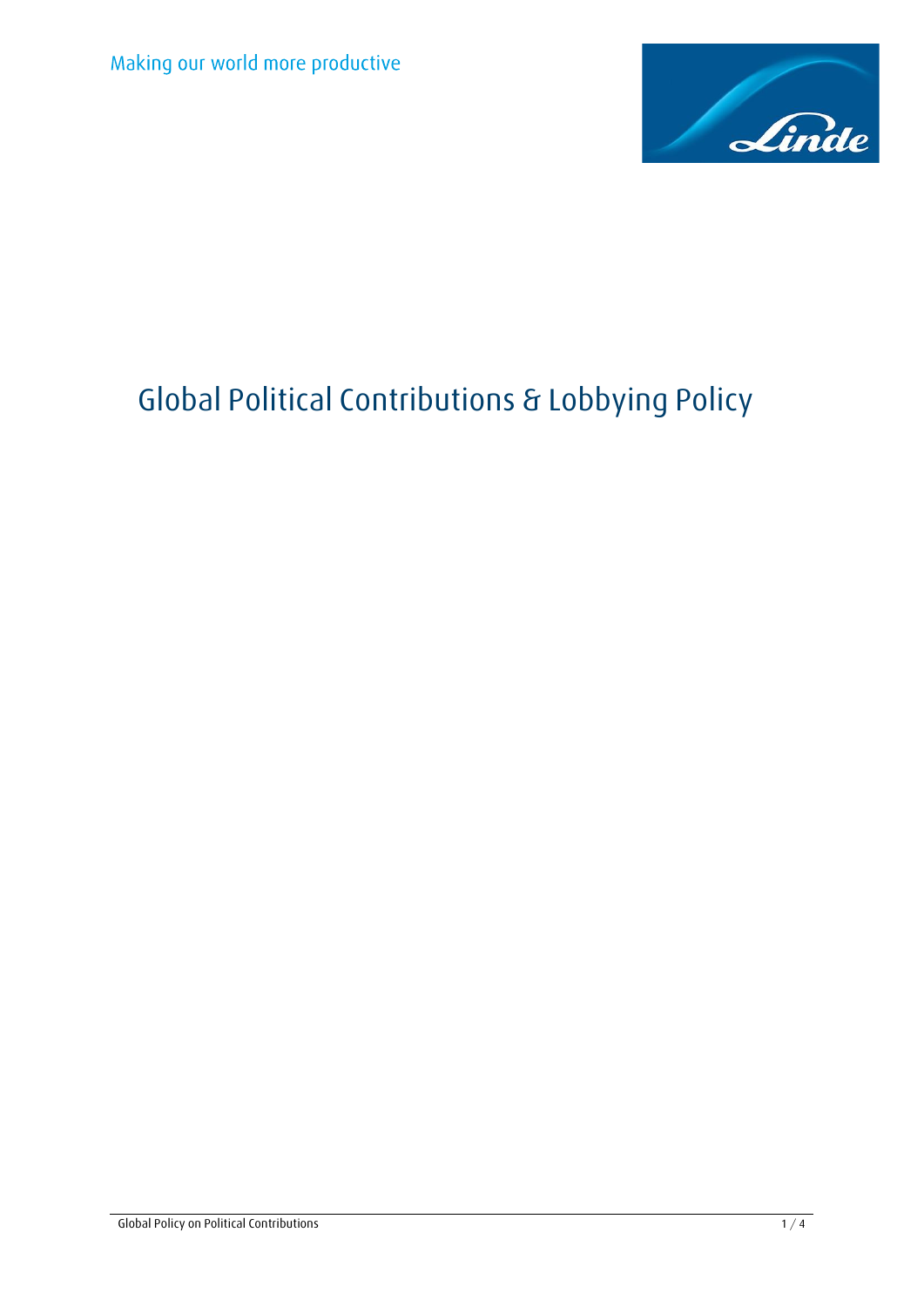

## **Table of Contents**

| L            | Introduction                                     | 3 |
|--------------|--------------------------------------------------|---|
| $\mathbf{H}$ | Corporate Contribution                           | 3 |
| Ш            | The Linde Political Action Committee in the U.S. | 3 |
| IV           | Gifts to Elected Officials                       | 4 |
| V            | Lobbying Activities                              | 4 |
| VI           | <b>Effective Date</b>                            | 4 |
| VII          | Questions or Additional Information              | 4 |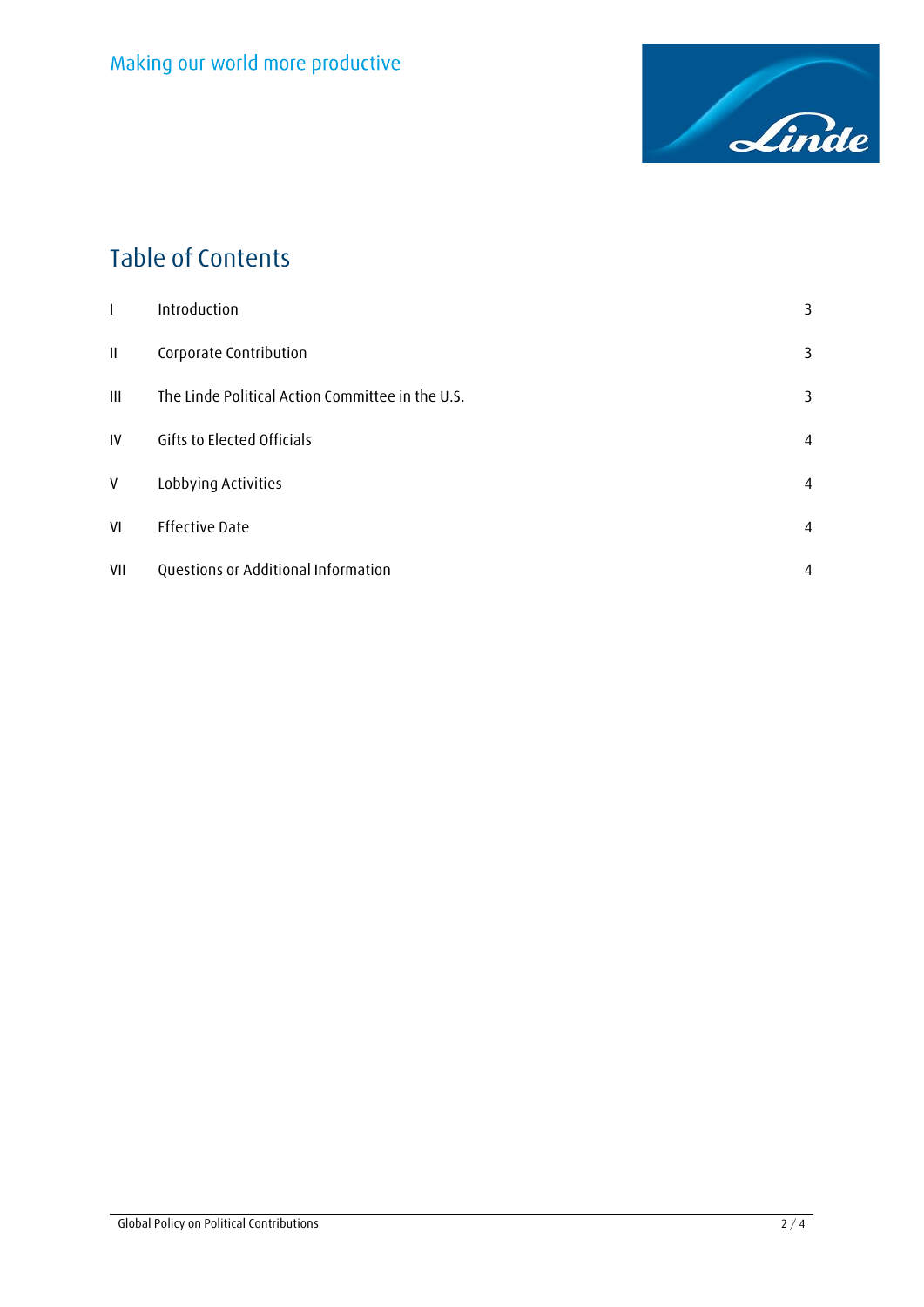

#### <span id="page-2-0"></span>**I Introduction**

Linde supports corporate citizenship initiatives in communities around the world. We also encourage our employees to be active in civic and community activities, including participation in the political and democratic process. All political, lobbying and civic activity by the company and its employees must comply with applicable law and Linde's *Code of Business Integrity*.

#### <span id="page-2-1"></span>**II Corporate Contribution**

Linde does not use corporate funds or company resources (including monetary and in-kind services) to make any direct contributions to political parties, political committees or candidates for public office, even where permitted by applicable law. Accordingly, Linde employees are not allowed to approve such contributions on the company's behalf.

#### <span id="page-2-2"></span>**III The Linde Political Action Committee in the U.S.**

In the U.S., and in accordance with applicable law, Linde may administratively support one or more federal or state political action committees ("PACs") comprised of the voluntary contributions of employees or retirees. Individual donations to such PACs shall be voluntary, and an individual's donation decision shall not in any way affect that person's employment status or performance evaluation.

In the U.S., Linde administers and pays the administrative expenses of the Linde PAC, a political action committee registered with the U.S. Federal Election Commission and the Linde PAC New York, an entity registered with the New York State Board of Elections and is dedicated solely to supporting candidates for elected office in the State of New York. The PACs are funded through voluntary employee contributions. Corporate funds are not contributed to the Linde PAC or the Linde PAC New York. Linde PAC and Linde PAC New York receipts and disbursements are reported in detail, as required, to the Federal Election Commission and the New York State Board of Elections, respectively.

Linde PAC contributions to federal candidates and state candidates where permissible by law, are made on a case-by-case basis without regard to political party affiliation. Contributions are normally directed to those officials who are most supportive of Linde's position on issues impacting the company.

The Linde PAC's Executive Committee has broad employee representation and approves all political contributions made on behalf of the PAC. Linde PAC is governed by a series of internal policies and adheres to a strict set of by-laws.

The Linde PAC New York makes contributions to candidates for the following offices only: Governor, Lt. Governor, Attorney General, Controller, Senate, and Assembly. New York law sets maximum contribution limits for each primary and general election. All Linde PAC New York contributions are approved by the Linde PAC New York Executive Committee.